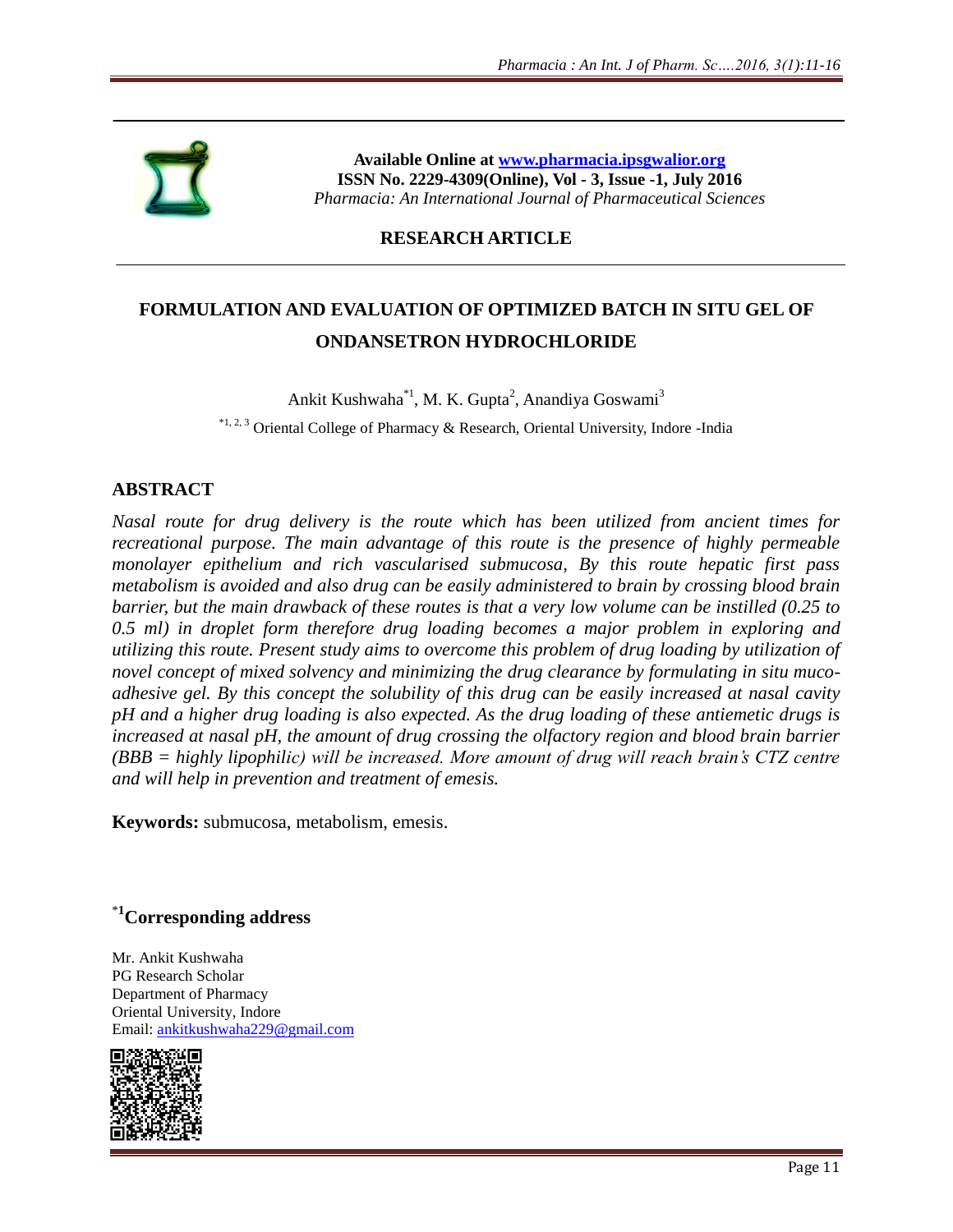## **1. INTRODUCTION**

Nasal route for drug delivery is the route which has been utilized from ancient times for recreational purpose. The main advantage of this route is the presence of highly permeable monolayer epithelium and rich vascularised submucosa, which is responsible for fast and complete absorption of drugs, mainly lipophilic in nature. By this route hepatic first pass metabolism is avoided and also drug can be easily administered to brain by crossing blood brain barrier, but the main drawback of these routes is that a very low volume can be instilled (0.25 to 0.5 ml) in droplet form therefore drug loading becomes a major problem in exploring and utilizing this route. Another major problem faced by this route is the rapid mucocilliary clearance of xenobiotic. Particles are transported within the visco elastic mucus blanket at a uniform rate irrespective of their viscosity, size density or composition. Even larger particles, with diameter up to 500 µg are expelled from the nasal cavity within 10 to  $20 \text{ min}^{1-2}$ .

Ondansetron hydrochloride dihydrate are antiemetic drug & practically insoluble in water and also exhibit a pH dependent solubility. The pH of the nasal cavity is around 5.5 - 6.5 and at this pH both of these drugs are slightly soluble. In pharmaceutical field, it is often required to prepare aqueous solutions of a variety of insoluble drugs. The ability to increase the aqueous solubility can be a valuable aid for increasing the efficacy and/or reducing adverse effects for certain drugs. Following approaches can be employed to enhance the aqueous solubility of poorly soluble drugs like Alteration of pH , Effect of dielectric constant, Use of surfactants, Complexation, Hydrotropic solubilization, Chemical modification of the  $d\text{rug}^3$ .

Cosolvency is suggested to be superior to other solubilization methods, such as micellar solubilization, miscibility, cosolvency and salting in, because the solvent character is independent of pH, has high selectivity and does not require emulsification. It only requires mixing the drug with the cosolvent in water. It does not require chemical modification of hydrophobic drugs, use of organic solvents, or preparation of emulsion system $3-4$ .

## **2. MATERIAL AND METHOD**

### **Preformulation Studies**

Preformulation studies are the first step in the rational development of dosage form of a drug substance. The objective of Preformulation studies is to develop a portfolio of information about the drug substance, so that this information useful to develop different dosage forms. Preformulation can be defined as investigation of physical and chemical properties of drug substance alone and when combined with excipients. Preformulation investigations are designed to identify those physicochemical properties and excipients that may influence the formulation design, method of manufacture, and pharmacokinetic-biopharmaceutical properties of the resulting product.

#### **Melting point of Ondansetron Hydrochloride**

The melting point of Ondansetron hydrochloride was determined using the open capillary method. The drug sample was filled into a capillary and it was attached with thermometer and placed in a Thiel's tube filled with liquid paraffin. The tube was heated and the temperature at which the drug melted was noted $^{3-4}$ .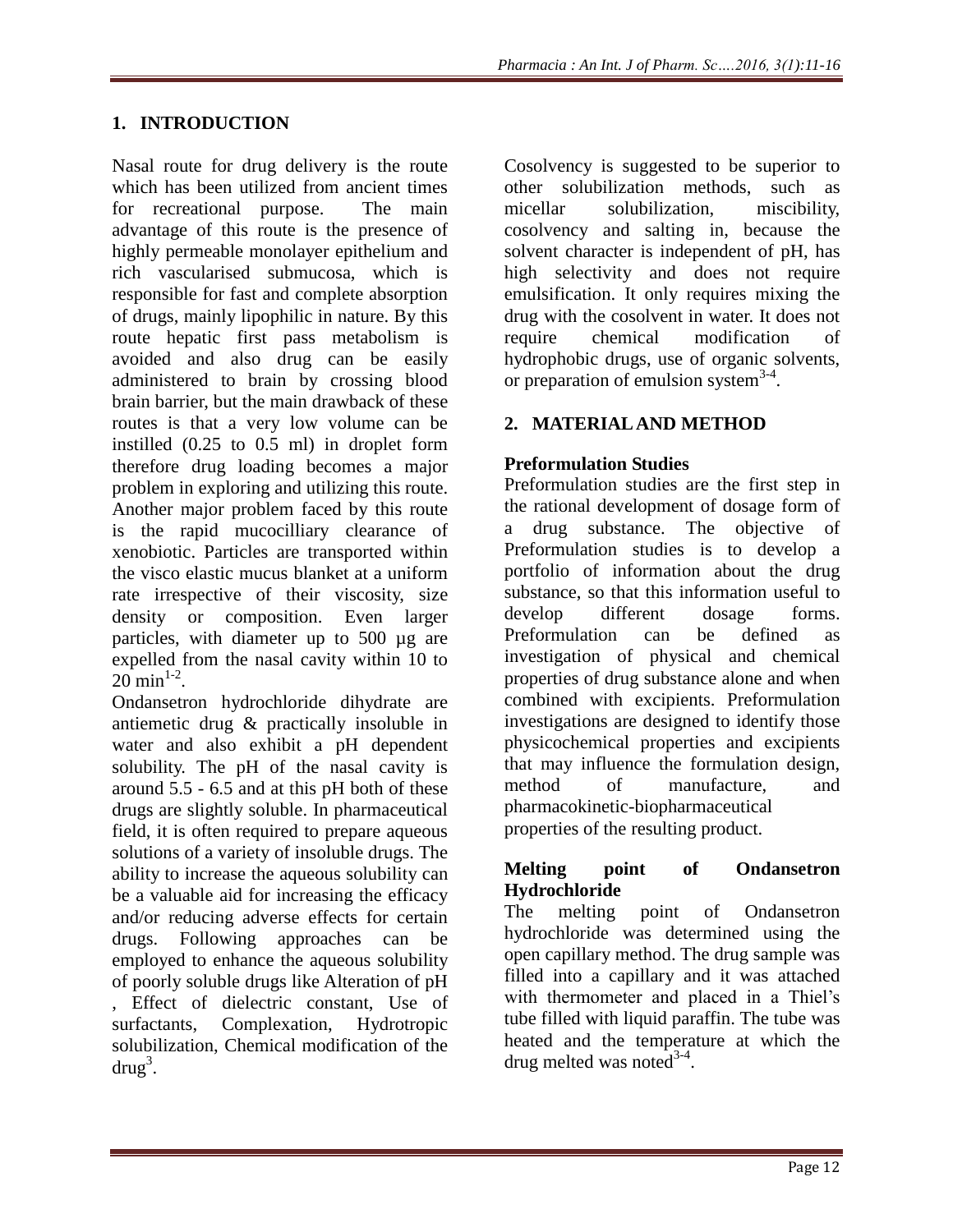#### **Solubility Study of Ondansetron Hydrochloride**

The solubility of Ondansetron Hydrochloride was tasted in various common solvents. A definite quantity of drug was dissolved in respected ml of each solvent at room temperature. The solubility was observed only by visual inspection.

## **Partition Coefficient (log P) Determination**

The partition coefficient (P) is the quotient of two concentrations and is usually given in the form of its logarithm to base 10 (log P). It is an important parameter in nasal drug delivery system. Partition coefficient of Ondansetron Hydrochloride drug sample was determined by saturating 10 ml of octanol with 10 ml of phosphate buffer pH 7.4 in a separating funnel. Intermediate shaking was done manually for 3 hrs. 10mg of drug was added to a separating funnel and intermediate shaking was done for 6 hrs. The two solvent layers were separated through separating funnel and separately filtered through a Whatman® filter paper No 41 and the amount of Ondansetron Hydrochloride dissolved in each phase, was determined spectrophotometrically at 284 nm against reagent blank prepared in the same manner on a UV-visible spectrophotometer (Shimadzu® 1700). The Partition coefficient was calculated as the ratio of concentration of drug in octanol to the concentration of drug in phosphate buffer and then its logarithm was taken.

## **FORMULATION OF GEL**

## **Selection of Gelling Agents**

Gelling capacity of various polymers, i.e., Poloxamer 407, sodium alginate and gellan gum; in presence of simulated nasal fluid, hydrotropic and solubilizing agents was estimated, for the selection of appropriate polymer, having good phase transition property for in-situ gel formation. Poloxamer 407 is a temperature responsive

polymer which shows phase transition behaviour when temperature is raised from 25℃ to 37℃. Therefore solutions of poloxamer 407 at different concentrations were studied for this property. It was observed that they exhibit desired phase transition behavior at concentration range of 15% w/v to 25% w/v. Poloxamer 407 (Pluronic® F127, BASF Mumbai, India) gels were prepared by using cold technique. Appropriate amount of poloxamer 407 was weighed in screw cap vials, containing weighed amount of cold distilled water (double distilled water containing 0.002% w/v benzalkonium chloride, as preservative) was kept at 4<sup>°</sup>C until a clear solution was obtained. Then a blend of mixed solubilizers (PEG  $400_{10}$  + Propylene Glycol<sub>10</sub> + PVP  $K30_{10}$ ) was added in order to make it in concentration range of 15% w/w-25% w/w. Here the concentration of blend was kept constant, i.e. 2 g, and the concentration of poloxamer 407 and distilled water was varied according to the concentration required<sup>5-6</sup>.

Table no 1: Composition of different concentration of poloxamer 407 solutions.

| S. No          | Amount<br>of blend<br>$(400 +$<br>$PG +$<br>K30) (g) | Amount<br>of<br>poloxam<br>er 407<br>$(g)$ | <b>Distilled</b><br>water<br>with<br>0.002%<br>w/v<br>nium<br>chloride<br>$\left( 2 \right)$ | Concent<br>ration of<br>Poloxam<br>benzalkoler 407 in<br>the final<br>solution<br>(% w/w) | Formulat<br>ion Code |
|----------------|------------------------------------------------------|--------------------------------------------|----------------------------------------------------------------------------------------------|-------------------------------------------------------------------------------------------|----------------------|
| 1              | 2.0056                                               | 0.7503                                     |                                                                                              | 15                                                                                        | <b>AR/PTS/</b>       |
| $\overline{2}$ | 2.0061                                               | 0.8005                                     | 2.2931                                                                                       | 16                                                                                        | <b>AR/PTS/</b>       |
| 3              | 2.009                                                | 0.8501                                     | 2.1601                                                                                       | 17                                                                                        | <b>AR/PTS/</b>       |
| 4              | 2.0072                                               | 0.8998                                     | 2.1062                                                                                       | 18                                                                                        | <b>AR/PTS/</b>       |
| 5              | 2.0081                                               | 0.9499                                     | 2.0504                                                                                       | 19                                                                                        | <b>AR/PTS/</b>       |
| 6              | 2.0089                                               |                                            | 2.0139                                                                                       | 20                                                                                        | <b>AR/PTS/</b>       |
| 7              | 2.0092                                               | 1.0509                                     | 1.9542                                                                                       | 21                                                                                        | AR/PTS/              |
| 8              | 2.007                                                | 1.0997                                     | 1.9047                                                                                       | 22                                                                                        | <b>AR/PTS/</b>       |
| 9              | 2.0063                                               | 1.1497                                     | 1.856                                                                                        | 23                                                                                        | <b>AR/PTS/</b>       |
| 10             | 2.0074                                               | 1.1999                                     | 1.8078                                                                                       | 24                                                                                        | <b>AR/PTS/</b>       |
| 11             | 2.0039                                               | 1.2499                                     | 1.7504                                                                                       | 25                                                                                        | <b>AR/PTS/</b>       |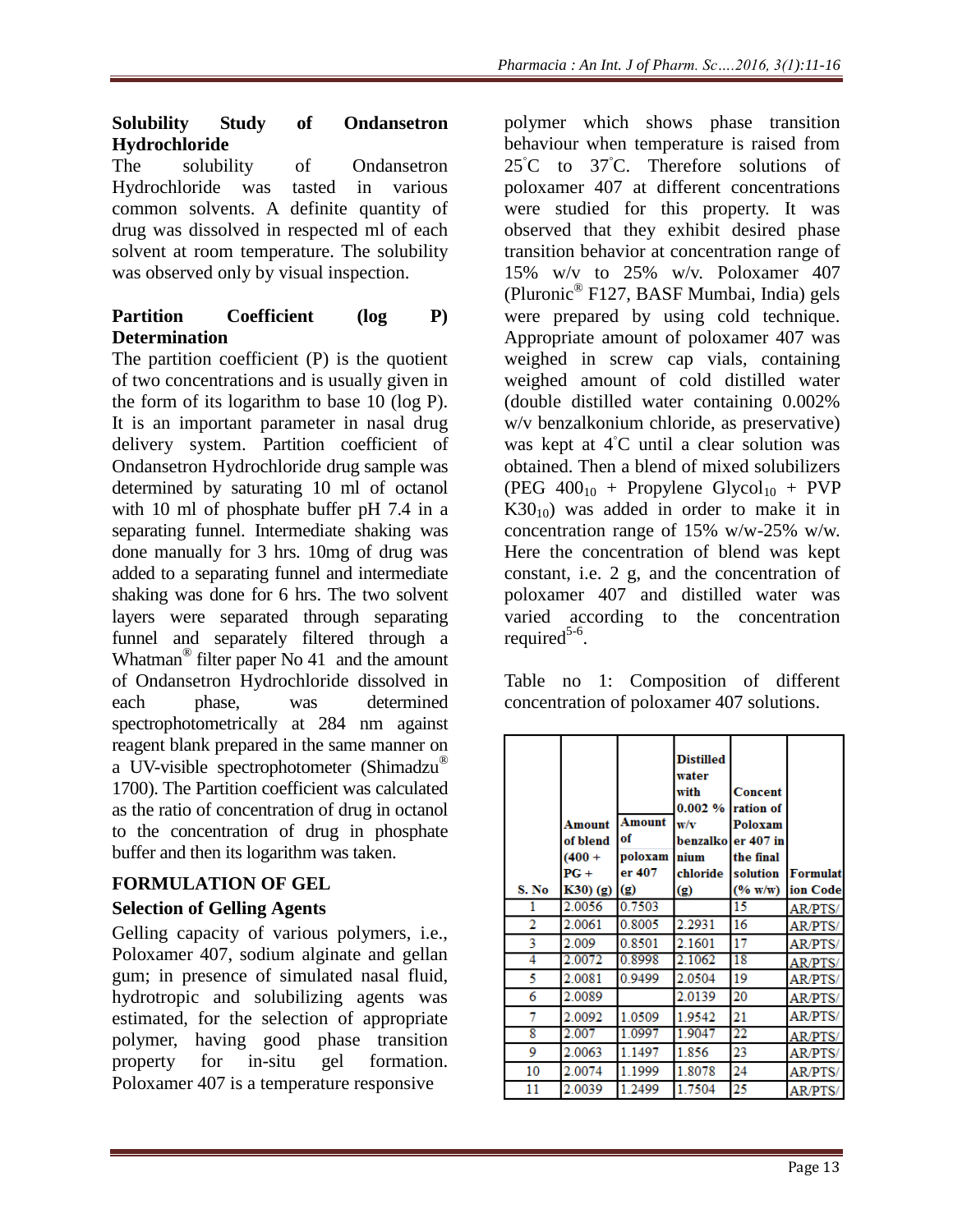Table 2: Composition of ondansetron hydrochloride *in situ* gel formulations with different concentrations of carbopol 934P.

|      |                    | Quantity (g) |                         |               |                                         |        |               |
|------|--------------------|--------------|-------------------------|---------------|-----------------------------------------|--------|---------------|
|      |                    |              | <b>Formulation</b> code |               |                                         |        |               |
|      |                    |              |                         |               | AR/ODS/ AR/ODS/ AR/ODS/ AR/ODS/ AR/ODS/ |        |               |
| S.No | <b>Ingredients</b> |              | Blank  MS/0.1           | <b>MS/0.2</b> | MS/0.3                                  | MS/0.4 | <b>MS/0.5</b> |
|      | 407                | 0.95         | 0.95                    | 0.95          | 0.95                                    | 0.95   | 0.95          |
|      | 934P               |              | 0.005                   | 0.01          | 0.015                                   | 0.02   | 0.025         |
| 3    | ODS (ODS           | <sup>2</sup> |                         |               |                                         |        |               |
|      | carmine            | 0.0125       | 0.0125                  | 0.0125        | 0.0125                                  | 0.0125 | 0.0125        |
|      | water              | 2.05         | 2.05                    | 2.05          | 2.05                                    | 2.05   | 2.05          |
| 6    | m chloride         | 0.002        | 0.002                   | 0.002         | 0.002                                   | 0.002  | 0.002         |

ODS= Ondansetron hydrochloride

#### **Preparation Method**

Nasal gel of Ondansetron Hydrochloride was prepared by using cold technique.<sup>24-25</sup> Appropriate amount of poloxamer 407 was weighed in a 250 ml beaker, containing weighed amount of cold distilled water (double distilled water containing 0.002% w/v benzalkonium chloride, as preservative) was kept at 4℃ until a clear solution was obtained. Then an aqueous blend of mixed solubilizer (PEG  $400_{75}$  + PEG  $600_{75}$  + Propylene Glycol<sub>7.5</sub> + PVP K30<sub>7.5</sub>) containing 2 mg/g of Ondansetron Hydrochloride, was accurately weighed and added to the above solution. The above preparation was mixed thoroughly on magnetic stirrer with a magnetic bar in the beaker to make the homogeneous gel<sup>5-6</sup>.

|  | Table no.3: Ingredients. |
|--|--------------------------|
|--|--------------------------|

|   | S.No. Ingredient                                           | Quantity (g) |
|---|------------------------------------------------------------|--------------|
|   | Poloxamer 407                                              | 19           |
| 2 | Carbopol 934P                                              | 0.1          |
| 3 | AR/BLEND/DPD<br>(DPD in $2 \text{ mg/g}$<br>concentration) | 40           |
|   | Distilled water                                            |              |
| 5 | Benzalkonium<br>Chloride                                   | 0.002        |

#### **3. RESULT AND DISSCUSSION**

#### **Preformulation Studies**

Table no.4: Physico-chemical properties of optimized formulation.

|   | <b>S.No. Parameter</b>     | <b>Observation</b> |
|---|----------------------------|--------------------|
|   | Clarity                    | Clear              |
| 2 | pH                         | 6.31               |
| 3 | Drug content 99.90%<br>(%) |                    |
|   | Transition<br>temperature  | $37^{\circ}$ C     |
|   | Spreadability              | Good               |

#### **Melting point of Ondansetron Hydrochloride**

Melting point was determined by Thiele's tube method. Melting point of Ondansetron Hydrochloride was found to be in the range of 176-181◦C which was in compliance with the official value.

### **Solubility Study of Ondansetron Hydrochloride**

Table no.5: Solubility of Ondansetron Hydrochloride in different solvents

| S.No. | <b>Solvent</b>                    | Amount<br>drug<br>οf<br>dissolved (mcg/ml) | <b>Inference</b>         |
|-------|-----------------------------------|--------------------------------------------|--------------------------|
|       | Distilled water                   | 0.0959                                     | Practically Insoluble    |
| 2     | Ethanol                           | 78.98                                      | Soluble                  |
| 3     | 50% v/v methanolic buffer**       | 24.23                                      | <b>Sparingly Soluble</b> |
| 4     | Hydrochloric acid buffer pH (1.2) | 15.31                                      | <b>Sparingly Soluble</b> |
| 5     | Hydrochloric acid buffer pH (2.0) | 26.29                                      | <b>Spaningly Soluble</b> |
| 6     | Hydrochloric acid buffer pH (2.8) | 64.49                                      | <b>Slightly Soluble</b>  |
|       | Acetate buffer pH (4.0)           | 32.39                                      | Soluble                  |
| 8     | Acetate buffer pH (5.0)           | 30.79                                      | <b>Sparingly Soluble</b> |
| 9     | Phosphate buffer pH (6.0)         | 1.51                                       | <b>Slightly Soluble</b>  |
| 10    | Phosphate buffer pH (7.0)         | 0.09                                       | Practically Insoluble    |
| 11    | Phosphate buffer pH (8.0)         | 0.03                                       | Practically Insoluble    |
| 12    | Alkanine Borate pH (9.0)          | 0.02                                       | Practically Insoluble    |
| 13    | Alkanine Borate pH (10.0)         | 0.02                                       | Practically Insoluble    |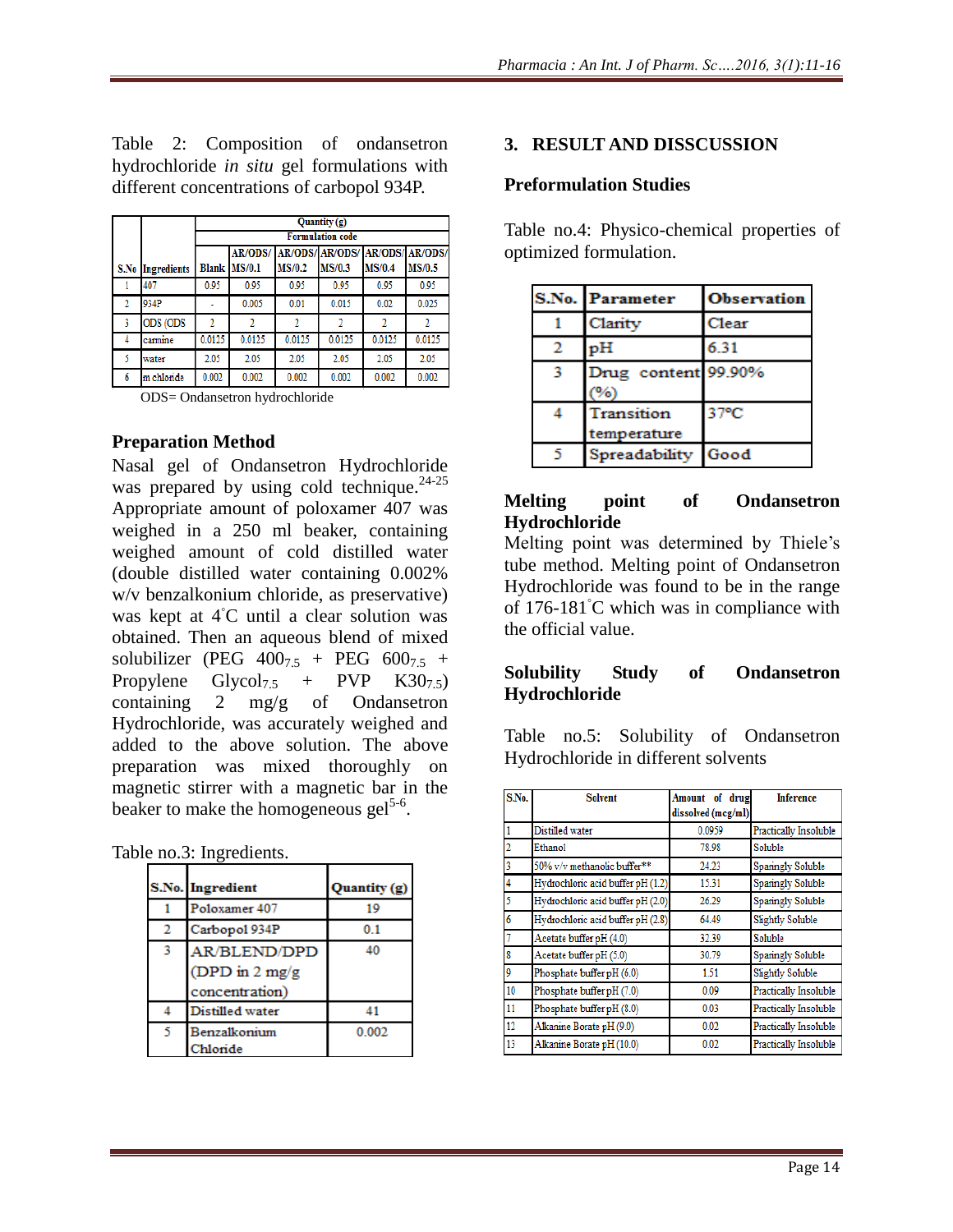Table no.6: Results of solubility studies of Ondansetron Hydrochloride in 30% w/w mixed blends of various solubilizers.

| <b>S. No.</b>  | <b>Mixed Solvent System</b><br>$(30\% \text{ w/w})$                                         | <b>Solubility</b><br>(mg/ml) | <b>Enhancement</b><br>ratio |
|----------------|---------------------------------------------------------------------------------------------|------------------------------|-----------------------------|
|                | PVP $K30_{10}$ + PEG 400 <sub>10</sub> + Propylene<br>Glycol <sub>10</sub>                  | 52.77                        | 550.25                      |
| $\overline{2}$ | PVP $K30_{10}$ + PEG 600 <sub>10</sub> + Propylene<br>Glycol <sub>10</sub>                  | 47.57                        | 496.07                      |
| 3              | PVP K30 <sub>10</sub> + PEG 400 <sub>10</sub> + PEG 600 <sub>10</sub>                       | 40.14                        | 418.59                      |
| 4              | PVP $K30_{10}$ + PEG 600 <sub>10</sub> + Glycerine <sub>10</sub>                            | 48.26                        | 503.2                       |
| 5              | PVP $K30_{10}$ + Propylene Glycol <sub>10</sub> +<br>Glycerine <sub>10</sub>                | 29.66                        | 309.26                      |
| 6              | PVP K30 $_{7.5}$ + PEG 400 $_{7.5}$ + PEG 600 $_{7.5}$ +<br>Propylene Glycol <sub>7.5</sub> | 43.2                         | 450.47                      |
|                | PVP K3075 + PEG 40075 + PEG 60075 +<br>Glycerine <sub>75</sub>                              | 40.31                        | 420.33                      |

Values in subscript represent the individual concentration of solubilizer.

#### **PREPARATION OF CALIBRATION CURVE**

 $\triangleright$  In de-mineralized water

Table 7: Absorbance data for calibration curve of ondansetron hydrochloride in demineralized water at 310 nm (n=3).

| S. No. Concentration Absorbance |                    |
|---------------------------------|--------------------|
|                                 |                    |
|                                 | $0.276 \pm 0.0081$ |
| 10                              | $0.542 \pm 0.0130$ |
| 15                              | $0.797 \pm 0.0112$ |
| 20                              | $1.059 \pm 0.0026$ |
| ንና                              | $1.311 \pm 0.0077$ |

Fig. 1: Calibration curve of ondansetron hydrochloride in de-mineralized water.



#### **In acetate buffer of pH 5.5**

Table 8: Absorbance data for calibration curve of ondansetron hydrochloride in acetate buffer pH 5.5 of 310 nm (n=3).

| S. No. | <b>Concentration Absorbance</b><br>(mcg/ml) | $(\text{mean} \pm \text{S.D.})$ |
|--------|---------------------------------------------|---------------------------------|
|        |                                             |                                 |
| 2      |                                             | $0.250 \pm 0.0020$              |
|        | 10                                          | $0.495 \pm 0.0118$              |
|        | 15                                          | $0.757 \pm 0.0083$              |
|        | 20                                          | $0.994 \pm 0.0086$              |
|        | 25                                          | $1.248 \pm 0.0081$              |

Fig. 2: Calibration curve of ondansetron hydrochloride in acetate buffer of pH 5.5.  $\triangleright$  In 50% v/v methanolic buffer of pH 5.5



Table 9: Absorbance data for calibration curve of ondansetron hydrochloride in 50% v/v methanolic buffer at 310 nm (n=3).

|   | S. No. Concentration<br>(mcg/ml) | <b>Absorbance</b><br>$(\text{mean} \pm \text{S.D.})$ |
|---|----------------------------------|------------------------------------------------------|
|   |                                  |                                                      |
| 2 |                                  | $0.262 \pm 0.0025$                                   |
|   | 10                               | $0.524 \pm 0.0124$                                   |
|   | 15                               | $0.784 \pm 0.0092$                                   |
|   | 20                               | $1.060 \pm 0.0105$                                   |
|   | 75                               | $1.329 \pm 0.0091$                                   |